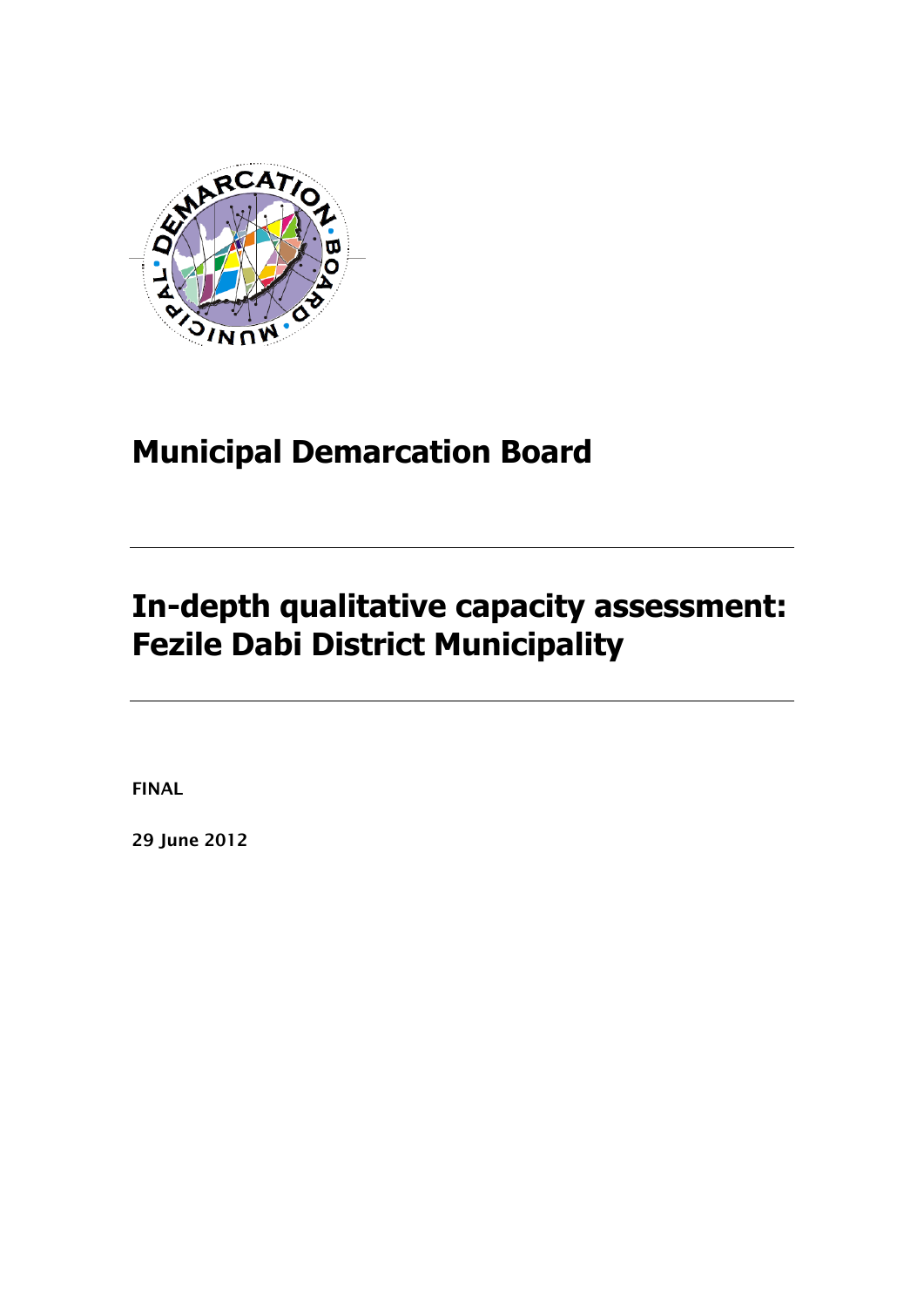## **Contents**

| $\mathbf{I}$ |     |                                                         |                |
|--------------|-----|---------------------------------------------------------|----------------|
|              | 1.1 |                                                         |                |
|              | 1.2 |                                                         |                |
|              |     | 1.2.1 Initial communication through letters             | $\mathbf{1}$   |
|              |     | 1.2.2 Telephonic engagement with the municipal managers | $\mathbf{1}$   |
|              |     | 1.2.3 Focus group discussion                            | $\overline{2}$ |
|              |     | 1.2.4 Background research to context                    | $\overline{2}$ |
|              |     | 1.2.5 Assessment report                                 | $\overline{2}$ |
|              | 1.3 |                                                         |                |
| 2            |     |                                                         |                |
| 3            |     |                                                         |                |
| 4            |     |                                                         |                |
|              | 4.1 |                                                         |                |
|              | 4.2 |                                                         |                |
|              | 4.3 |                                                         |                |
| 5            |     |                                                         |                |
|              | 5.1 |                                                         |                |
|              | 5.2 |                                                         |                |
|              | 5.3 |                                                         |                |
|              | 5.4 |                                                         |                |
| 6            |     |                                                         |                |
|              | 6.1 |                                                         |                |
|              | 6.2 |                                                         |                |
|              |     | 6.2.1 Performance Challenges                            | 10             |
|              |     | 6.2.2 Underlying Causes                                 | 11             |
|              | 6.3 |                                                         |                |
|              | 6.4 | Conclusion and Recommendations on Solid Waste12         |                |
| 7            |     |                                                         |                |
|              | 7.1 |                                                         |                |
|              | 7.2 |                                                         |                |
|              | 7.3 |                                                         |                |
|              | 7.4 | Conclusion and Recommendations on Roads 15              |                |
| 8            |     |                                                         |                |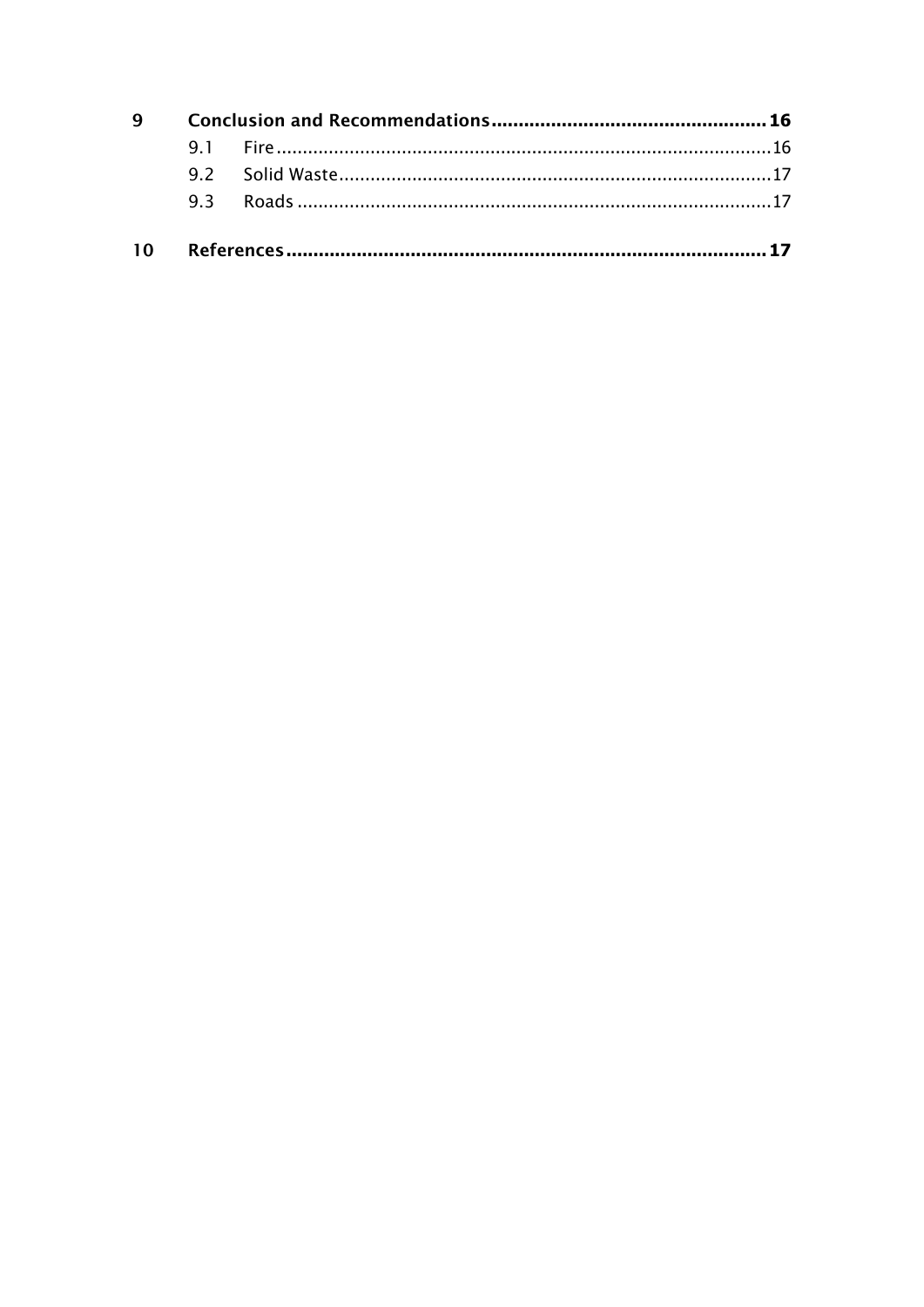## <span id="page-3-0"></span>**1 Introduction**

This report represents the findings of the in-depth qualitative assessment of capacity in Fezile Dabi District Municipality and its respective local municipalities, namely Moqhaka, Ngwathe, Metsimaholo and Mafube. Fezile Dabi is one of nine pilot cases being assessed this year as part of the Municipal Demarcation Board's Capacity Assessment process covering the 2010/2011 Municipal Financial Year.1

The qualitative assessments aim to better understand the capacity spread across the district and local municipalities and to assess the effectiveness of the current institutional arrangements specifically for the following municipal functions:

- Municipal roads
- Refuse removal, refuse dumps and solid waste disposal
- Fire fighting services

This study therefore aims to assess the role of the district and local municipalities in delivering these functions.

## <span id="page-3-1"></span>**1.1 Research questions**

The assessment seeks to answer the following research questions:

- What are the current arrangements and capacity levels in delivering the service?
- What are the performance challenges in delivering the service?
- What are the underlying causes of the performance challenges?
- What role does capacity play in terms of impacting on performance?
- Would an MEC adjustment of the function assist in addressing the challenges identified?
- If so, what are shifts that should be considered?
- What are the prerequisites for such a shift?
- What are the implications of an MEC adjustment to the delivery of the function?

## <span id="page-3-2"></span>**1.2 Methodology for qualitative process**

The process for conducting the assessments included the following steps:

### <span id="page-3-3"></span>**1.2.1 Initial communication through letters**

The MDB distributed letters to each of the selected Districts' Municipal Managers and the local municipalities' Municipal Managers.

### <span id="page-3-4"></span>**1.2.2 Telephonic engagement with the municipal managers**

A preliminary telephonic interview was undertaken with the Municipal Manager of Fezile Dabi District in order to gain a sense of current institutional and financial arrangement and to provide some background to the context in this district.

The district was also asked to host the engagements/ workshops.

<sup>-</sup> $<sup>1</sup>$  These qualitative assessments follow on from the quantitative data collection process of the MDB which</sup> entailed gathering capacity data from all municipalities in the country.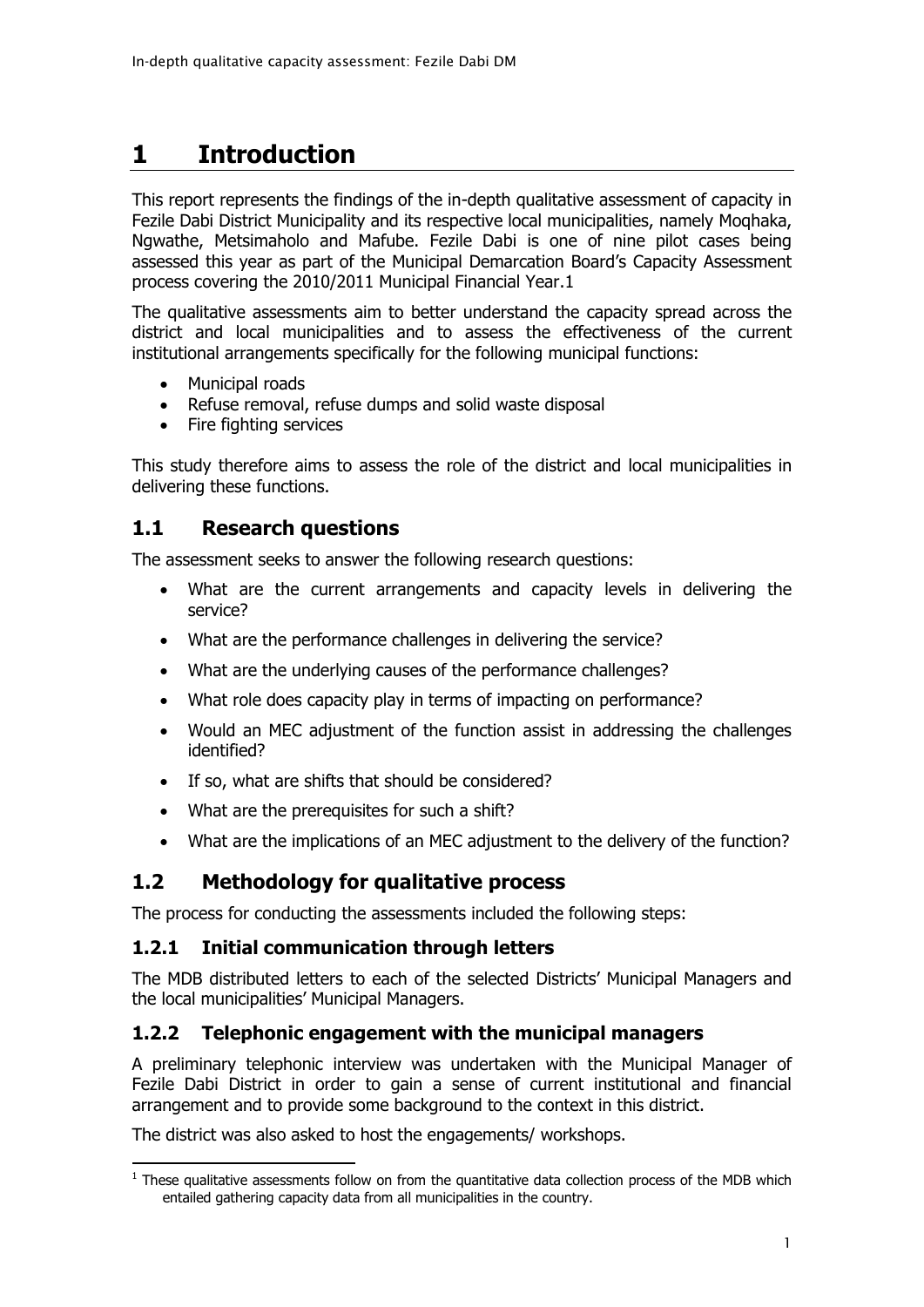### <span id="page-4-0"></span>**1.2.3 Focus group discussion**

In Fezile Dabi District it was agreed that a full-day focus group session would take place with all Municipal Managers as well as the responsible managers for fire, solid waste and roads, in attendance. The session took place on  $15<sup>th</sup>$  June 2012. Unfortunately, although the municipal managers had agreed to attend, they were called out on other urgent meetings and were therefore not in attendance.

### <span id="page-4-1"></span>**1.2.4 Background research to context**

Background research included making use of the Municipal Capacity Assessment data provided by municipalities this year and collecting relevant secondary data.

### <span id="page-4-2"></span>**1.2.5 Assessment report**

The final output of the assessment is a report capturing the main findings and presenting an analysis of the context and institutional and financial arrangements.

### <span id="page-4-3"></span>**1.3 Structure of this assessment report**

The remainder of this report is structured as follows:

- Overview of the Municipal Structures Act Section 84
- Background to the Fezile Dabi District
- Assessment of Fire Services Function
- Assessment of Solid Waste Services Function
- Assessment of Roads Function
- Summary and conclusion

## <span id="page-4-4"></span>**2 Section 84 of the Municipal Structures Act**

Section 84 of the Municipal Structures Act advocates a split in authority between local and district municipalities for the three chosen functions. There is often contention or lack of clarity around the sharing of these responsibilities, and as a result the assessments focused on the roles of the local and district municipalities in delivering these functions.

<span id="page-4-5"></span>

| <b>Performing Function</b> | Roads | <b>Solid Waste</b> | <b>Fire-fighting</b> |
|----------------------------|-------|--------------------|----------------------|
| Fezile Dabi                | x     | ×                  |                      |
| Metsimaholo                |       |                    |                      |
| Mafube                     |       |                    | x                    |
| Moghaka                    |       |                    |                      |
| Ngwathe                    |       |                    |                      |

#### **Table 1: Powers and Functions**

[Table 1](#page-4-5) draws results from the Municipal Capacity Assessment quantitative data collection process. The results are skewed because Mafube LM had not yet begun to answer questionnaire at the time of the workshop. Nevertheless, after consultation with the municipal representatives, the powers and functions were and clarified and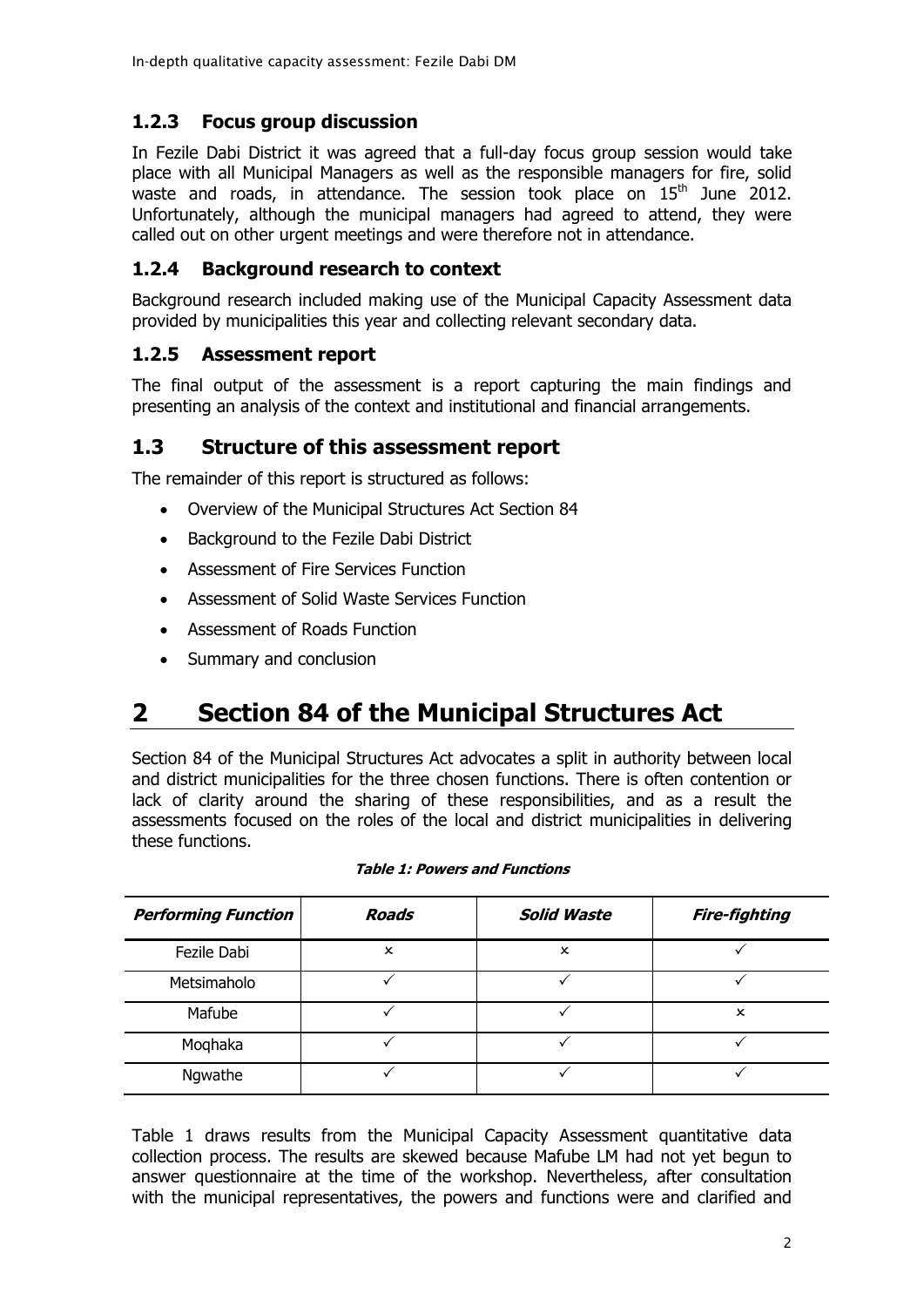are depicted in [Table 1.](#page-4-5) The local municipalities are solely responsible for the performance of the solid waste and roads functions, whereas the fire-fighting function is shared with Fezile Dabi DM. The dynamics of the relationship will be explored in the later sections.

## <span id="page-5-0"></span>**3 Background to Fezile Dabi DM**

Fezile Dabi District Municipality, situated in the Free State, (DM) comprises of four local municipalities, as shown in [Table 2](#page-5-1) and [Figure 1.](#page-5-2) Fezile Dabi is a C1 District Municipality which means that it is neither a Water Services Authority nor does is have any service delivery obligations.

| <b>Municipality</b> | <b>Municipal</b><br>Category | <b>Households</b> | <b>Household used in</b><br>analysis | population | GDP per<br>capita |
|---------------------|------------------------------|-------------------|--------------------------------------|------------|-------------------|
| Moghaka             | <b>B2</b>                    | 64 898            | 66 254                               | 170 525    | 20 909            |
| Ngwathe             | B3                           | 32 871            | 32719                                | 95 188     | 13 957            |
| Metsimaholo         | <b>B2</b>                    | 37 319            | 38 100                               | 154 658    | 37 909            |
| Mafube              | B3                           | 14 006            | 13 940                               | 53721      | 7 367             |
| <b>Fezile Dabi</b>  | С1                           | 149 094           | 151 013                              | 474 092    | 23 5 25           |

<span id="page-5-1"></span>**Table 2: Demographics of Fezile Dabi DM and its Local Municipalities (Report Card, IDP 2011)**



**Figure 1: Fezile Dabi DM (IDP, 2011)**

<span id="page-5-2"></span>Fezile Dabi District Municipality consists predominantly of an urban population, with 80% of the households residing in urban settlements. The settlement split often impacts the municipalities' ability to raise property rates revenue in addition to influencing level of service delivery.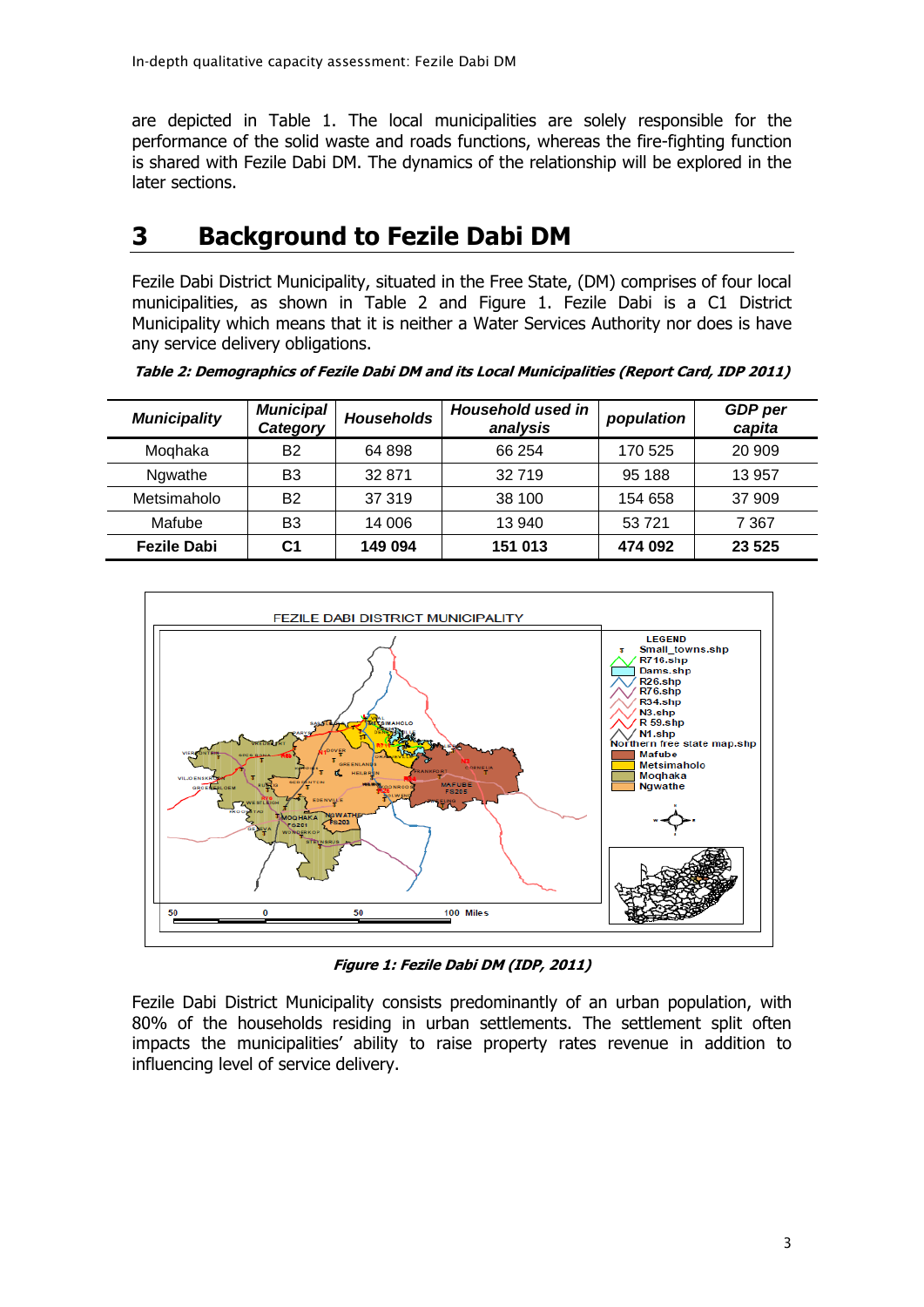

**Figure 2: Urban/Rural Split (2001 Census, StatsSA 2003)**

## <span id="page-6-0"></span>**4 Financing**

## <span id="page-6-1"></span>**4.1 Operating Account**

Fezile Dabi's total budgeted operating expenditure is divided into salaries and wages (31%) and "other" expenditure (67%).

The local municipalities have a similar operating expenditure profile, whereby salaries and wages and 'other expenditure' dominate the cost structure. Metsimaholo is the only municipality who budgets for water and electricity bulk purchases. This is surprising since Metsimaholo, Moqhaka and Ngwathe claim to be responsible for performing the electricity and water supply function.



**Figure 3: Budgeted Operating Expenditure Distribution (National Treasury 2011)**

Fezile Dabi is heavily reliant on transfers and subsidies, which constitutes 85% of its total revenue, with "other" revenue contributing the remaining 15%. Mafube and Ngwathe expect to receive a small proportion (between 5% and 9%) of their revenue from property rates, but most of their revenue is generated from transfers and subsidies and 'other' revenue sources.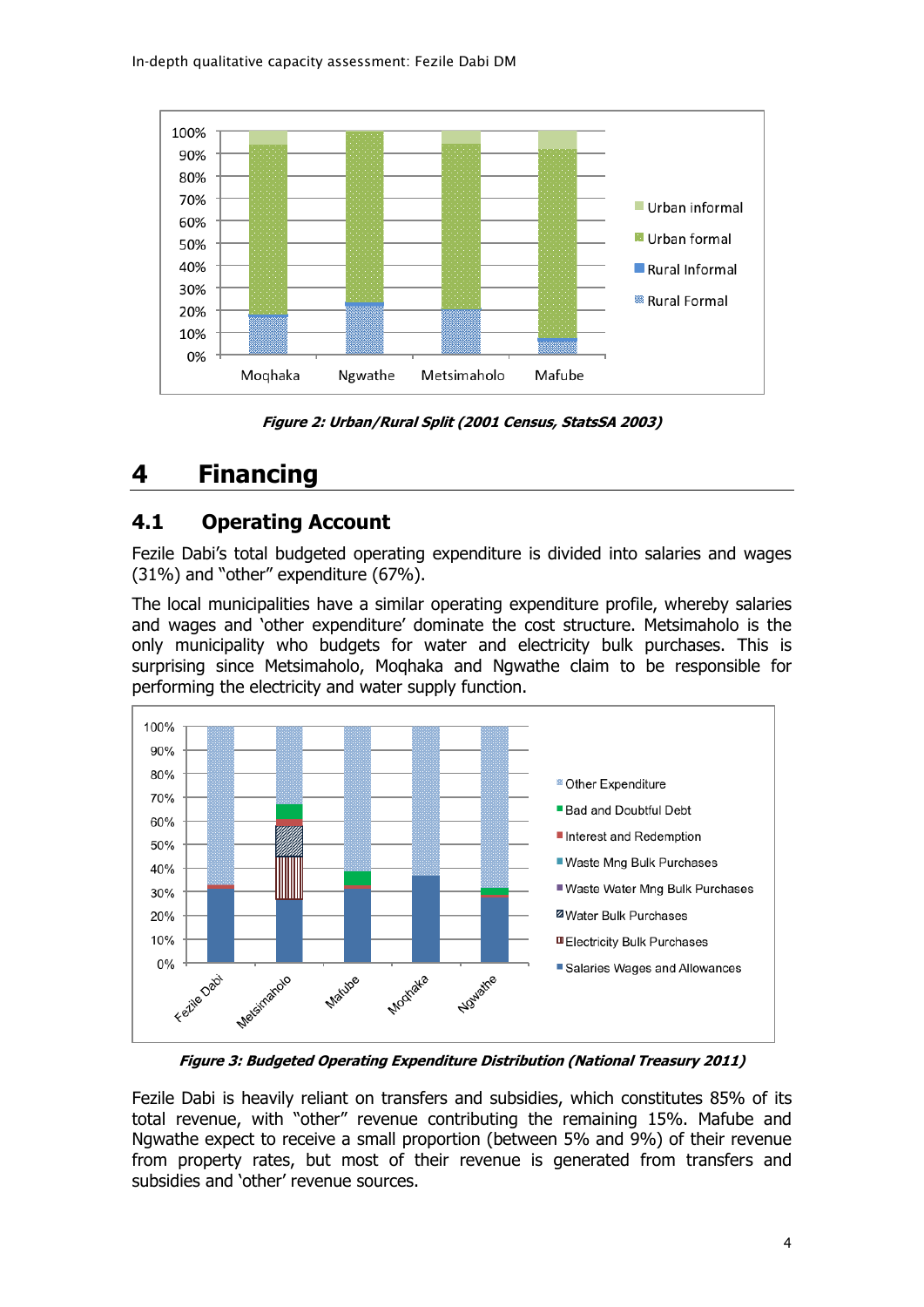

**Figure 4: Operating Revenue % Distribution (National Treasury 2011)**

Metsimaholo and Moqhaka both expect to receive revenue from water and electricity charges. It is curious that 40% and 12% of Moqhaka's budgeted revenue comes from electricity and water charges respectively and yet it does not budget for either of these services. The budgeted revenue published by National Treasury relates to the fiscal capacity of the municipalities and not the fiscal effort. This means that actual revenue collected could differ substantially from these graphs.

## <span id="page-7-0"></span>**4.2 Transfers**

The graphs in [Figure 5](#page-7-1) indicate a clear reliance of Fezile Dabi on the RSC Levy Replacement Grant. In 2012, Fezile Dabi receives R118 million from this grant and R12.7 million from the Equitable Share (DORA, 2012). The RSC Levy Replacement Grant is not a properly harvested fund can be used at the discretion of the District Municipality.

<span id="page-7-1"></span>

**Figure 5: Fezile Dabi's Transfers 2012-2014** (DORA, 2012)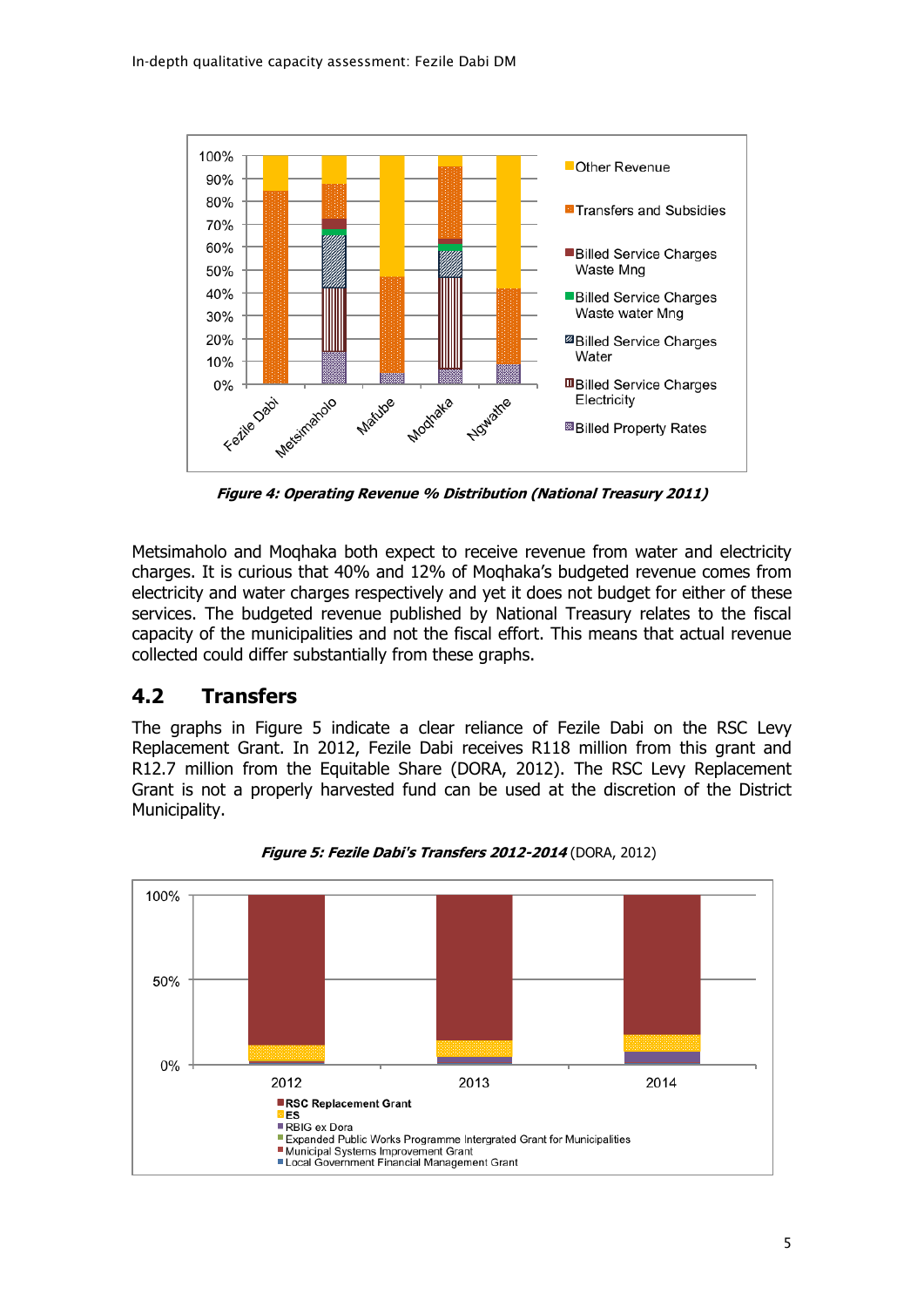

[Figure 6](#page-8-1) describes the transfers to the LM's per poor household. The Equitable Share (ES) is the prominent transfer, followed by the Municipal Infrastructure Grant (MIG). The ES, which is based on the four trading services and the municipal health service, accommodates solid waste, but does not account for public services such as roads or fire fighting. On average, the LMs receive around R9 500/poor household from the ES.

<span id="page-8-1"></span>

**Figure 6: Transfers to LMs per poor household (DORA 2012)**

### <span id="page-8-0"></span>**4.3 Staffing**

**Information in this section derives from the Municipal Capacity Assessment report cards, cards, which is based on data supplied by the municipalities. There is substantial data missing missing and thus the results should be treated with caution. [Table 3](#page-9-0) and**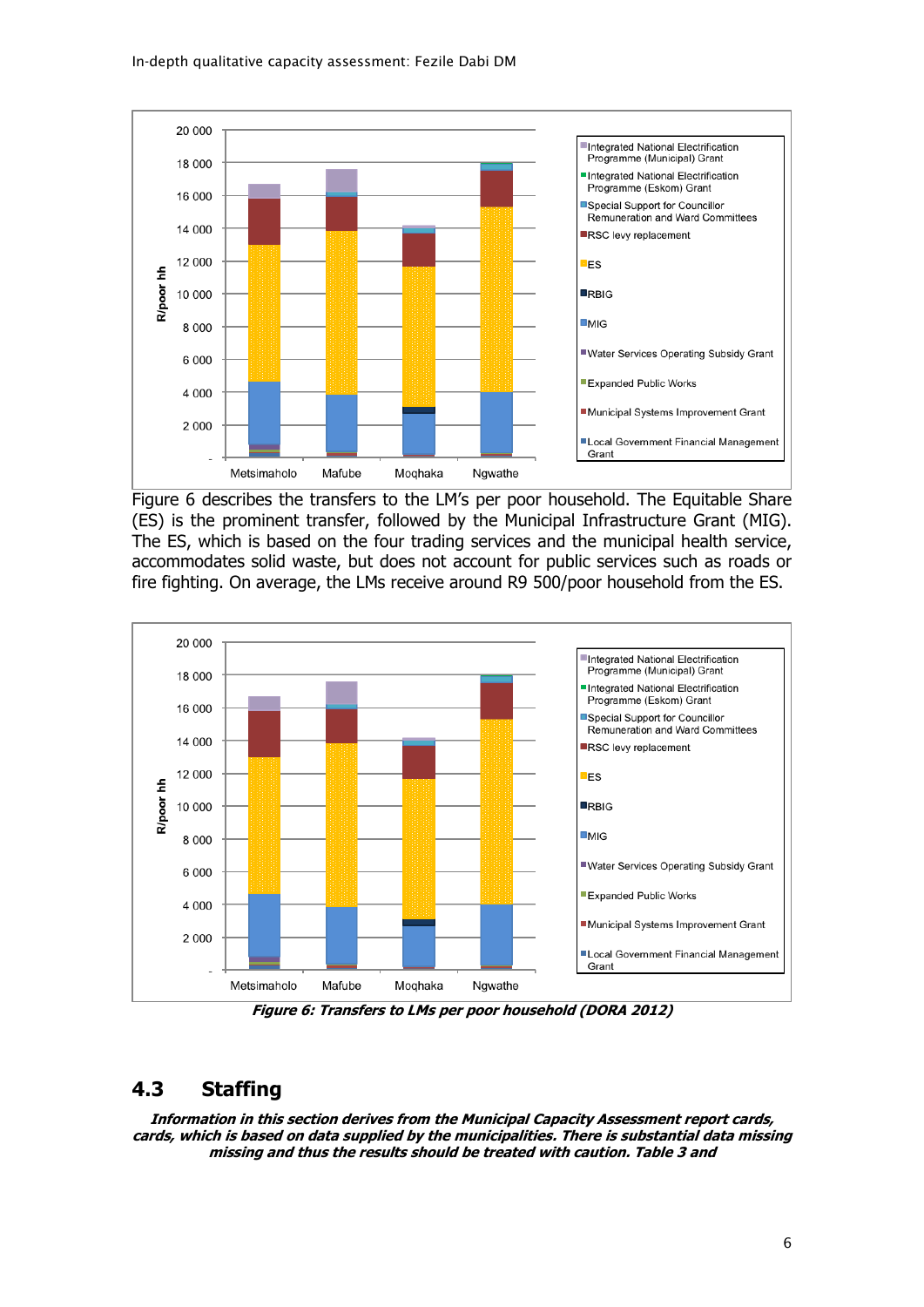

[Figure 8](#page-11-2) shows the staff departures for the same year.

|  |  |  |  | <b>Table 3: Staff Employment</b> |
|--|--|--|--|----------------------------------|
|--|--|--|--|----------------------------------|

<span id="page-9-0"></span>

|                                                                     | Fezile<br>Dabi | Moghaka | <b>Ngwathe</b> | <b>Metsimaholo</b> | Mafube  |
|---------------------------------------------------------------------|----------------|---------|----------------|--------------------|---------|
| Total number of staff employed                                      | 119            | 802     | 718            | 841                | No data |
| Ratio of staff employed relative<br>to total number of posts filled | 100%           | 53.20%  | 110.00%        | No data            | No data |
| Total number of posts in<br>organogram                              | 149            | 802     | 904            | 1 0 8 0            | No data |
| Total number of exits                                               |                | 39      | 65             | 28                 | 0       |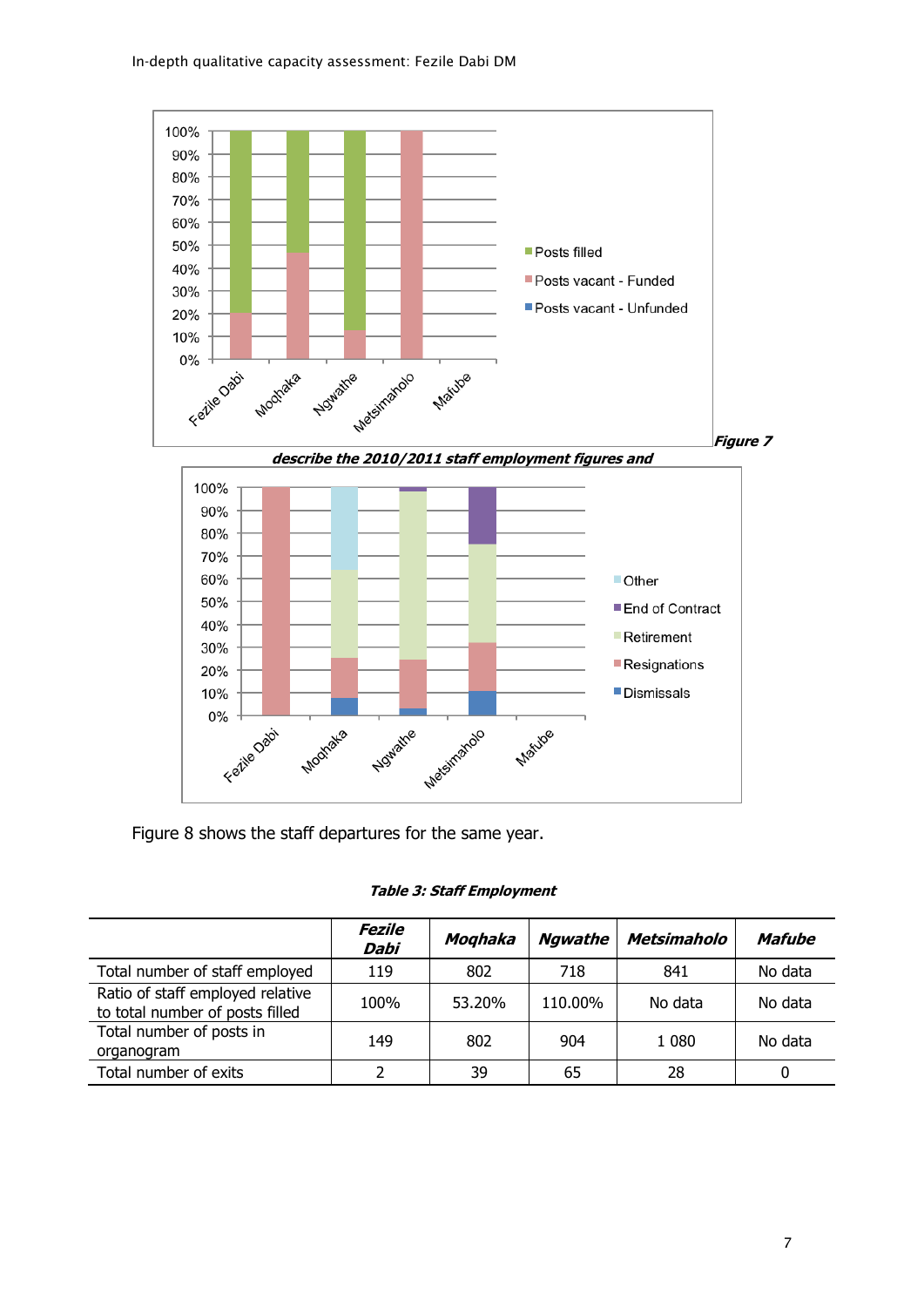<span id="page-10-0"></span>

**Staff Employment**



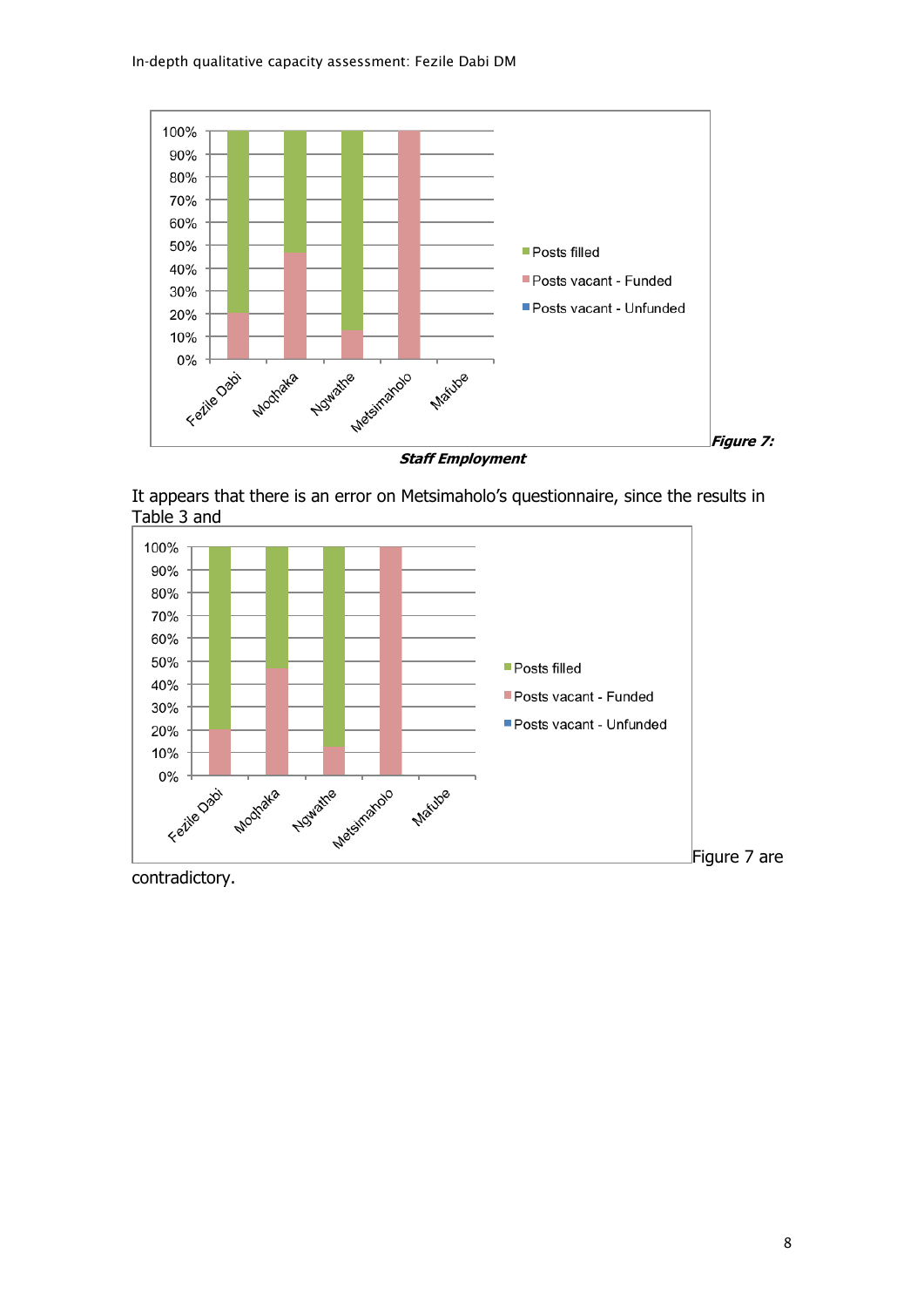<span id="page-11-2"></span>

**Figure 8: Staff Exits**

Ngwathe had the most number of staff exits (65), and 74% of these are attributed to retirement reasons. Retirement was also the main reason for the staff departures in Moqhaka and Metsimaholo.

## <span id="page-11-0"></span>**5 Fire-fighting**

## <span id="page-11-1"></span>**5.1 Current Arrangement**

The three local municipalities, Moqhaka, Metsimaholo and Ngwathe, perform the firefighting function without any support from Fezile Dabi. They budget for the function and provide the necessary equipment, machinery and staff. Funds are generated through property rates.

Mafube LM has not been rendering the fire-fighting service, and thus Fezile Dabi DM has recently stepped in to support Mafube Local Municipality.

The District established the office, employed staff and has supplied resources (machinery and equipment) and funding to enable the functioning of the fire-fighting unit. This explains the DM's investment in staff and equipment as depicted in [Table 4.](#page-11-3) The District chose to assist Mafube because it was a case of priority.

The high rate of vacancies, shown in [Table 4](#page-11-3) within the fire-fighting function should be highlighted. The large number of staff departures, portrayed in [Table 3](#page-9-0) could be an underlying factor.

<span id="page-11-3"></span>

|             | % staff<br>professional | % posts<br>vacant | No. fire-<br><b>fighters</b> | No. fire trucks<br>& emergency<br>vehicles | No. fire<br>stations |
|-------------|-------------------------|-------------------|------------------------------|--------------------------------------------|----------------------|
| Fezile Dabi | 11.10%                  | 25%               | 13                           | 3                                          |                      |
| Metsimaholo | 0%                      | 32.4%             | 25                           |                                            |                      |
| Moghaka     | 33.3%                   | 63.2%             | 19                           |                                            |                      |

#### **Table 4: Fire fighting function**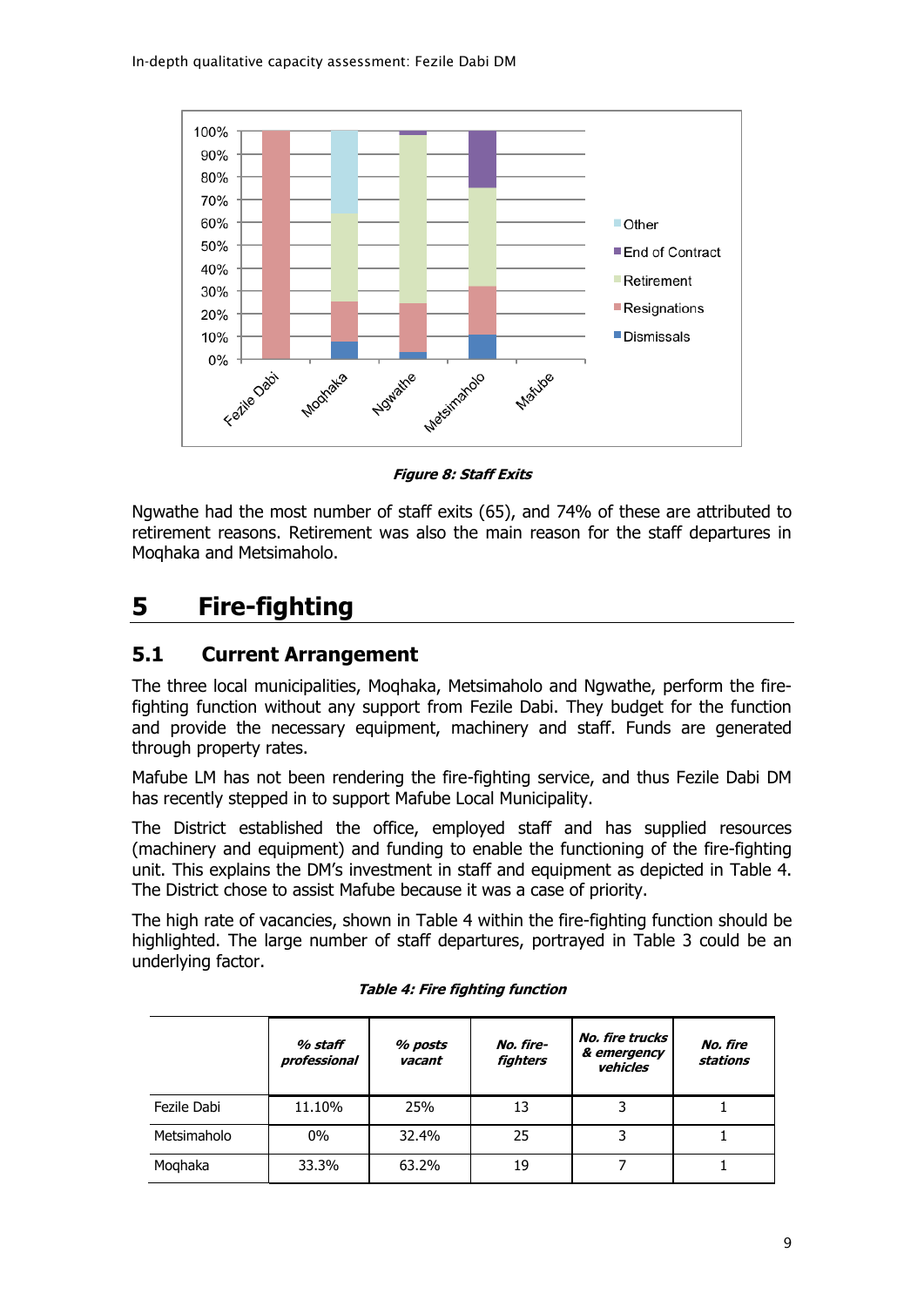| Ngwathe | No data | 46.7% | No data | No data | No data |
|---------|---------|-------|---------|---------|---------|
| Mafube  | n/a     | n/a   | n/a     | n/a     | n/a     |

### <span id="page-12-0"></span>**5.2 Assessment of current arrangements**

#### **Performance Challenges and Underlying Causes**

The municipalities are severely lacking resources and the distance they are expected to cover in emergencies is far too large (greater than 105km). The technical manager in Moqhaka explained that they have one station, one fire engine and four staff on duty, and using only these resources, it is impossible to render the service adequately. All three municipalities have old technology, and the latest edition to their fleets was apparently in 1994. Capacity is an overarching challenge for the fire-fighting units.

|             | % fire services responded to<br>within 7min | <b>Approved Disaster Plan</b> |
|-------------|---------------------------------------------|-------------------------------|
| Fezile Dabi | No data                                     | yes                           |
| Metsimaholo | 100%                                        | yes                           |
| Moqhaka     | 80%                                         | yes                           |
| Ngwathe     | No data                                     | yes                           |
| Mafube      | n/a                                         | n/a                           |

**Table 5: Performance Indicators**

Other than the lack of resources, the municipalities indicated that there is no clear suggestion as to how the "sharing" of the fire-fighting function should be executed. The Act<sup>2</sup> makes provision for joint-authority and yet there is no clear understanding as to how this division really works in reality.

## <span id="page-12-1"></span>**5.3 Assessment of alternative arrangements**

#### **Going forward – addressing performance challenges**

It was proposed that a Memorandum of Understanding (MOU), which clearly outlines the roles and responsibilities of the local and district municipalities, be drawn up. Fezile Dabi indicated that they are visibly moving towards more involvement in the firefighting function and the new appointment of district chief fire operator and the purchasing of vehicles for Mafube LM was evidence of such a move. The LMs claim that since the DM is increasing its involvement in performing the function, it is even more important that a MOU be created so that the division of roles can be understood from the onset.

-

<sup>&</sup>lt;sup>2</sup> Section 84 of the Structures Act: 'In relation to the district municipality, "fire fighting" means fire brigade services serving the area of the district municipality as a whole intended to be employed for preventing the outbreak or spread of a fire, and includes-

planning, co-ordination and regulation of fire services;

specialised fire fighting services such as mountain, veld and chemical fire services;

co-ordination of the standardisation of infrastructure, vehicles, equipment and procedures;

training of fire officers.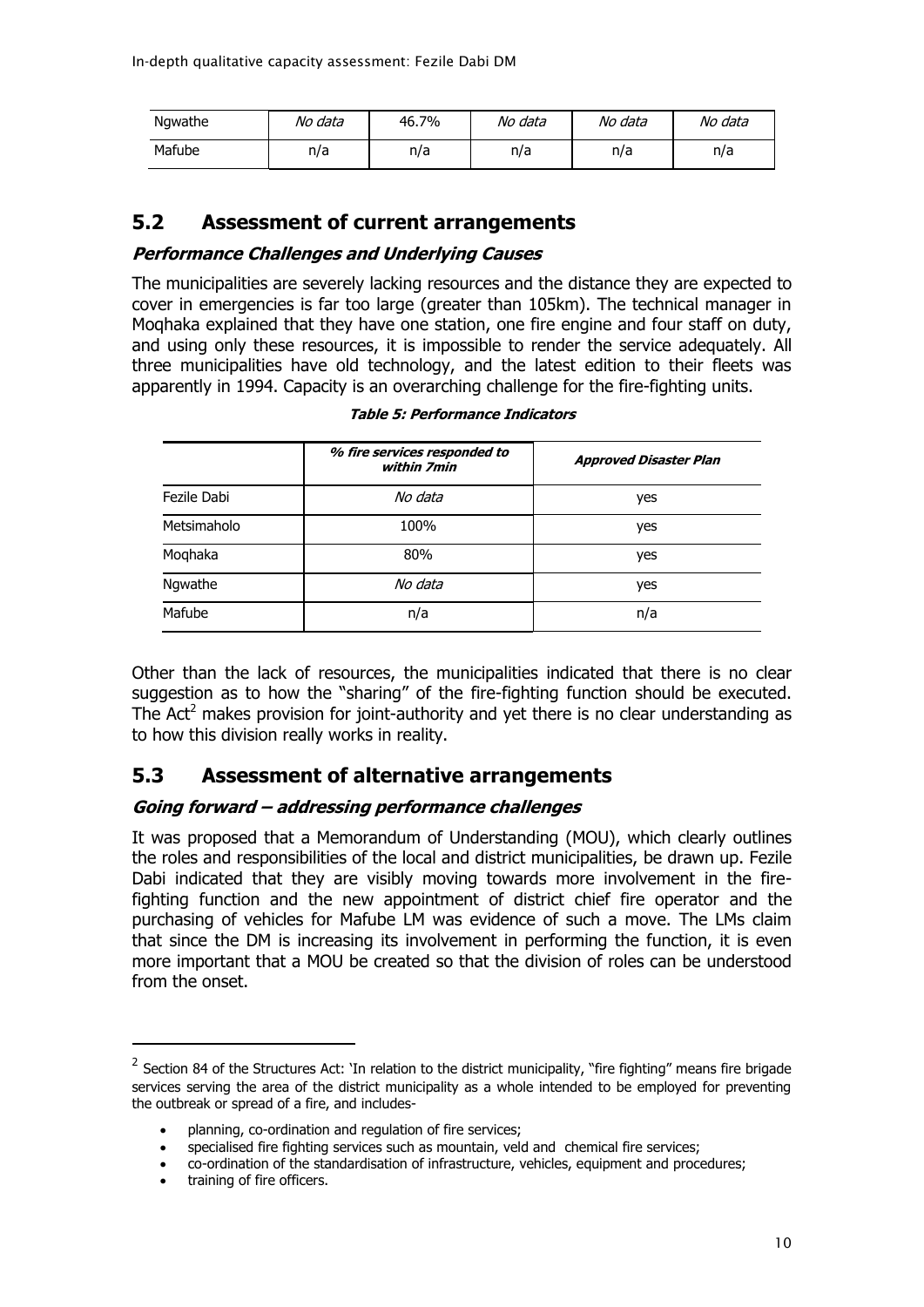Local municipalities proposed that strategic points around the district be selected as fire units from which the service can be run. It is suggested that these units be located close to the "hot-spots" and priority areas and close to the people who need them. It was proposed that the District needs coordinate these strategic points and the LM has welcomed further participation from the DM.

However, the local municipalities stressed that the process in which the MOU is derived is as important as the MOU itself. Pilot schemes need to be initiated and liaison with the Provincial MECs needs to take place, before any decisions are made by the MEC. The LMs stressed the importance of Provincial Government engaging in the process and believe improved communication is needed between these tiers of government.

## <span id="page-13-0"></span>**5.4 Conclusion and Recommendations on Fire Services**

The municipalities agree that the principle of subsidiarity should be applied to the firefighting services and that the function should continue to be performed at the local municipality level. To overcome the technical issue of distance, it was proposed that key strategic units be created. The LMs welcome more involvement from the DM, and believe that the DM has a role to play in the coordination key strategic units and could assist in further resource provision.

It is advised that a MOU be established to iron out the uncertainties regarding the institutional arrangements.

## <span id="page-13-1"></span>**6 Solid Waste**

## <span id="page-13-2"></span>**6.1 Current Arrangement**

The local municipalities perform the solid waste function and are both the service authorities and providers. The local municipalities do not receive any assistance from the DM and provide the service using their own funds.

<span id="page-13-3"></span>[Table 6](#page-13-3) shows that Fezile Dabi is not involved in the delivery of the solid waste function. In 2008, the DM funded the Integrated Waste Management Plan and in the past the DM was involved in the licensing of waste disposal sites, but since then Fezile Dabi has distanced itself from waste management and does not perform any distinct functions. The District believes that gaps have been created since the establishment of the Municipal Health function and that these should be addressed.

|             | Refuse<br>Removal | <b>Refuse</b><br>dumps/solid<br>waste<br>disposal | cleansing |
|-------------|-------------------|---------------------------------------------------|-----------|
| Fezile Dabi | x                 | ×                                                 | ×         |
| Metsimaholo |                   |                                                   |           |
| Moghaka     |                   |                                                   |           |
| Ngwathe     |                   |                                                   |           |
| Mafube      |                   |                                                   |           |

**Table 6: Solid Waste Function**

Although there is substantial staff data missing in [Table 7,](#page-14-3) it appears that there are no professional engineers, technologists or technicians involved in solid waste in the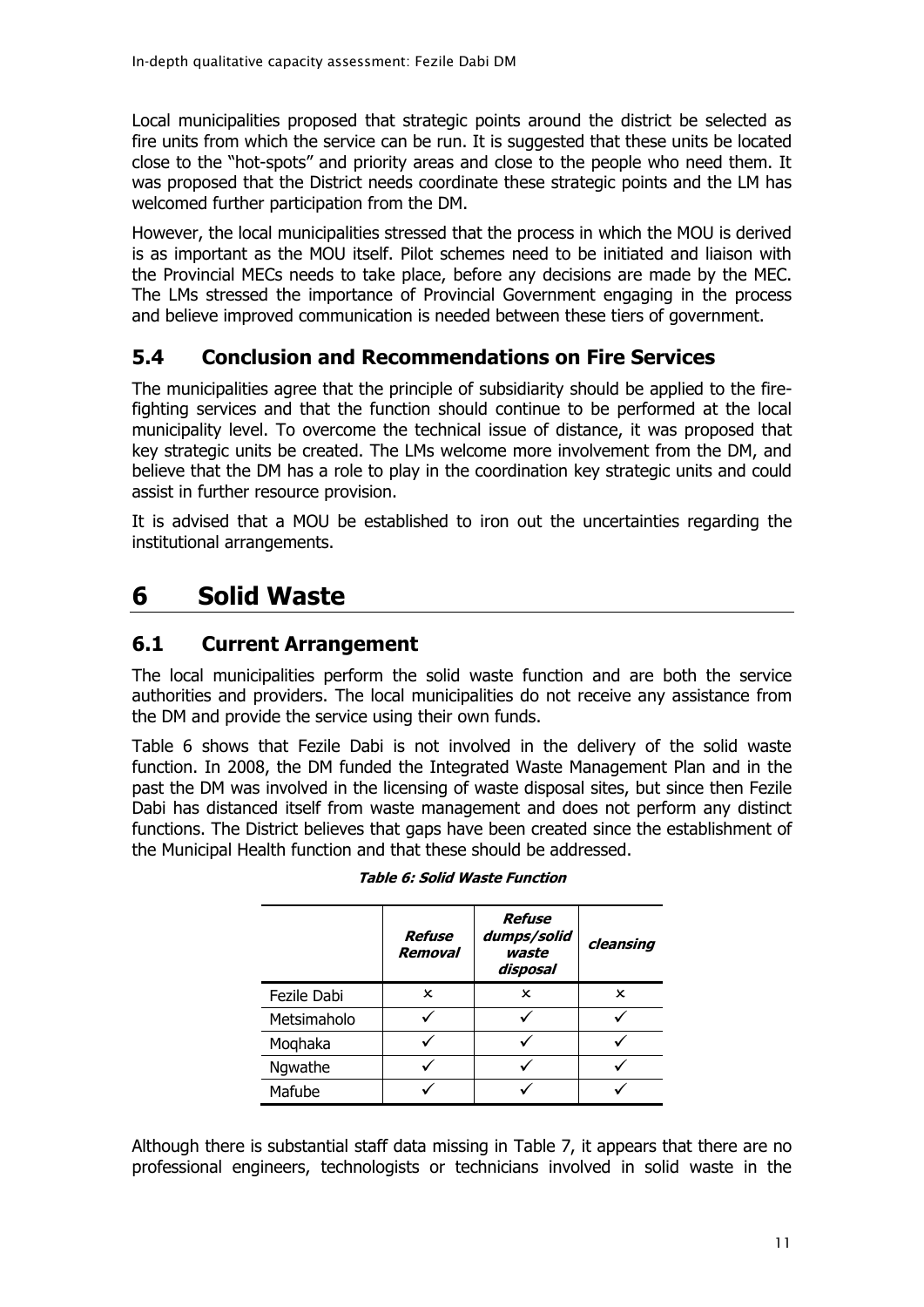district. There is a high level of service delivery in Metsimaholo and Moqhaka with 80% and 100% of the household receiving kerbside collection respectively.

<span id="page-14-3"></span>

|             | % staff<br>professional | % posts<br>vacant | Integrated<br>Waste<br>Management<br>Plan | % eligible<br>for<br>kerbside<br>collection | $\frac{a}{2}$<br>registered<br>municipal<br>owned<br>landfill sites | $\frac{a}{2}$<br>waste<br>recycled |
|-------------|-------------------------|-------------------|-------------------------------------------|---------------------------------------------|---------------------------------------------------------------------|------------------------------------|
| Fezile Dabi | n/a                     | n/a               |                                           | n/a                                         | n/a                                                                 | n/a                                |
| Metsimaholo | 0.9%                    | 28.3%             | no                                        | 80%                                         | 100%                                                                | 10%                                |
| Mafube      | n/a                     | n/a               | n/a                                       | n/a                                         | n/a                                                                 | n/a                                |
| Moghaka     | $0\%$                   | 48.1%             | yes                                       | 100%                                        | 66.7%                                                               | 10%                                |
| Ngwathe     | No data                 | No data           | no                                        | No data                                     | No data                                                             | No data                            |

**Table 7: Staff and Performance Indicators**

## <span id="page-14-0"></span>**6.2 Assessment of current arrangements**

### <span id="page-14-1"></span>**6.2.1 Performance Challenges**

A shortage of resources and staff plague the municipalities. The old vehicles in Metsimaholo are constantly breaking down, and as a result service delivery is constantly disrupted. The waste handling equipment and the waste compactors are old and carrying out the weekly solid waste collection is a challenge. The municipality is struggling with major backlogs, for example, Metsimaholo has three informal settlements, consisting of 3 000 households each, with no access to refuse removal. One can conclude that [Table 7](#page-14-3) overestimates the municipalities' performance in terms of service delivery.

Ngwathe has five landfill sites, of which two are licensed. The municipality has more than 5 000 households who have do not have refuse bins, and illegal dumping occurs as a consequence. There is only one compactor and as a result the operator often has to work 14 hour shifts at a time. Mafube experiences the same problems of illegal dumping and aging equipment.

The government garage houses vehicles, however, it is problematic to access the vehicles and hiring is often more costly than acquiring the vehicles elsewhere.

## <span id="page-14-2"></span>**6.2.2 Underlying Causes**

Illegal dumping stems from the poor condition of the landfill sites. Since they are not fenced, unauthorised access is inevitable and it has attracted dangerous people who threaten the safety of users. Municipalities charge a landfill site dumping fee tariff, but since access to the dumps are dangerous, and no regulation takes place, the tariffs are seldom collected.

Population growth is a key challenge. The large influx of people to Fezile Dabi, compounded by the fact that solid waste is now classified as a free basic service, means that the municipalities are struggling to deliver the services and address the growing backlogs.

The municipalities complained that red tape has hindered people from recycling and beginning recycling initiatives.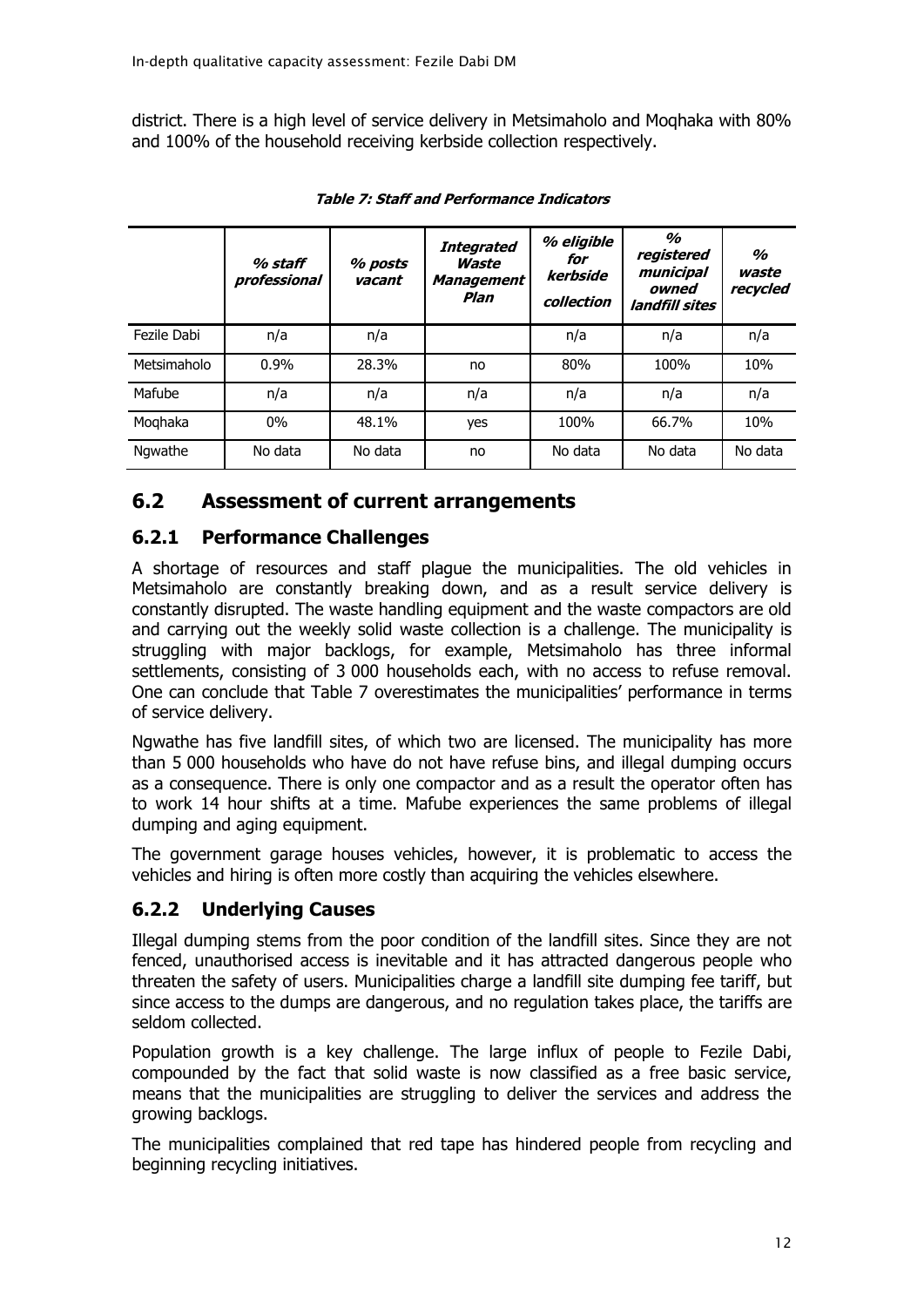The municipalities believe that proportion of ES and MIG that is assigned to waste management is not properly allocated and is not aligned to the actual costs of performing the function. A review of the grants should take place.

The Integrated Waste Management Plan (IWMP) is not recognised as a comprehensive plan, since it is a high-level desktop study that does not address the local issues. A plan which is relevant to each municipality needs to be created and the local municipalities need the district to assist them.

## <span id="page-15-0"></span>**6.3 Assessment of alternative arrangements**

#### **Going forward – addressing performance challenges**

#### Centralisation vs. Decentralisation

It is difficult to identify suitable landfill sites since the region possesses chemical related refuse, heavy mining activity and experiences ground water levels close to the surface. Municipalities have been requested to identify five possible landfill sites and after analyses are performed, two sites will be chosen. However, the landfill sites are reaching their capacity faster than which municipalities are able to identify additional, suitable land. It is requested that municipalities engage with one another and with Fezile Dabi to identify a regional or central area which can serve all the municipalities.

However, not all the local municipalities are convinced by the benefits of a regional landfill site. Metsimaholo doubts that any of the local municipalities have the capacity to manage such a site, which will involve the establishment of a weigh-bridge proper regulation. Distance is also a concern, as the LM doubts that residents will drive hundreds of kilometres to dispose of their waste.

However, the introduction of transfer stations, whereby the haulage from transfer stations to regional landfill sites is centralised, was also proposed and this will address the challenge of distance.

COGTA has been engaging with Fezile Dabi and the local municipalities to discuss the issue of centralisation and will take the debate further.

#### District Role

Fezile Dabi sees itself playing a greater role in terms of solid waste management. The District believes that gaps have been created since the establishment of the Municipal Health portfolio and they believe that in addition to rendering this service, they can also provide more assistance to the LMs, particular in terms of landfill sites.

#### Shared Service Centre

Fezile Dabi was chosen to pilot a Shared Service Centre, through which struggling municipalities can be supported. However, due to lack of political support, the concept has not been taken further.

## <span id="page-15-1"></span>**6.4 Conclusion and Recommendations on Solid Waste**

The underlying causes of the performance challenges relate to a shortage of infrastructure and skills in addition to ill-managed and regulated landfill sites. It was also proposed that the DMs and LMs engage on solid waste issues and arrange regular meetings. The DM should continue discussions around Regional Landfill sites as this could address the capacity challenges which face the LMs.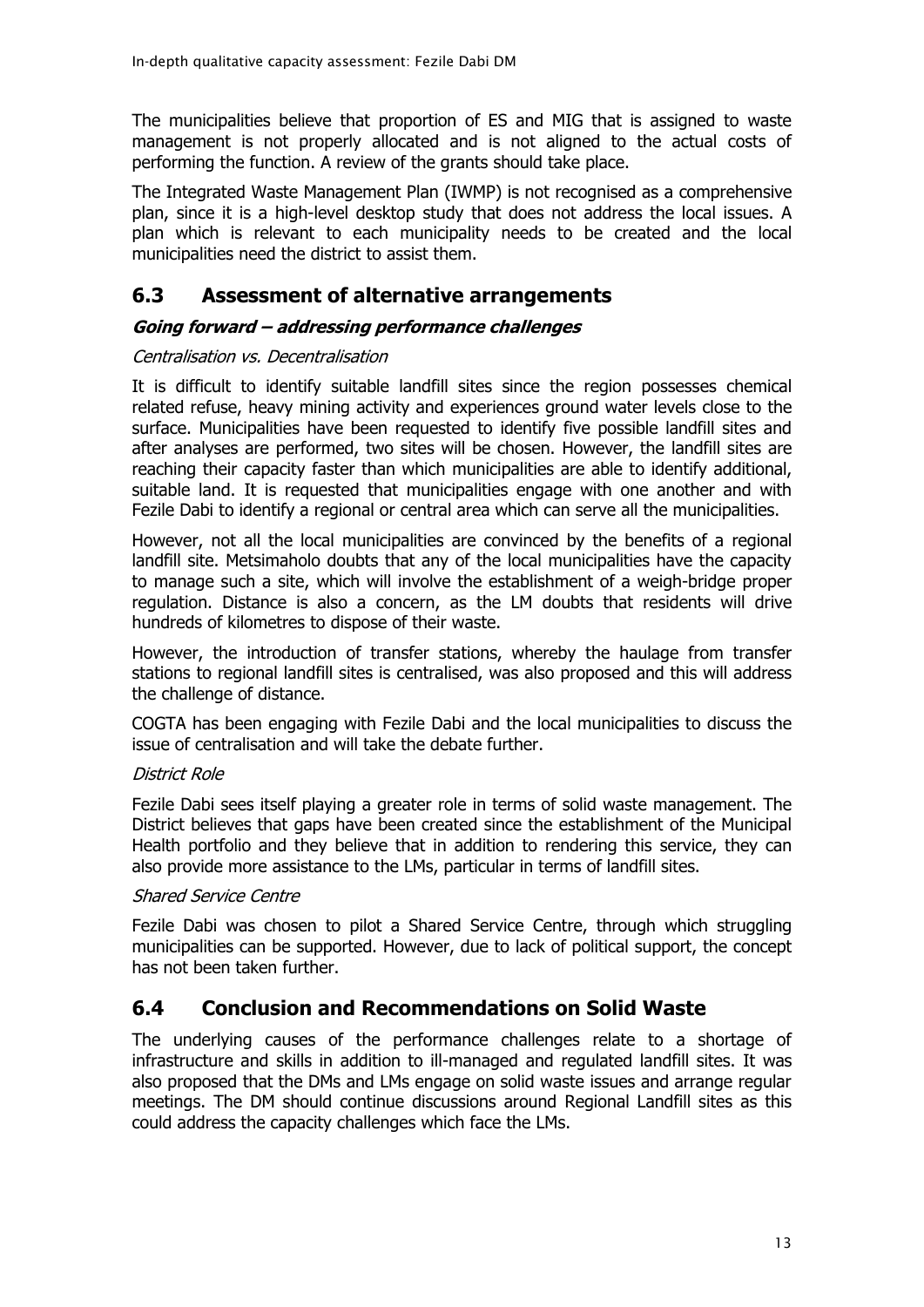Although there isn't any contention over Section 84 of the Structures Act<sup>3</sup>, an MOU around the roles of provincial, district and local municipalities was requested. Clarity around issues such as hazardous waste also needs to be discussed.

## <span id="page-16-0"></span>**7 Roads**

### <span id="page-16-1"></span>**7.1 Current Arrangement**

The local municipalities are responsible for the general maintenance and upgrading of the roads. The District has little involvement in the roads function, although there are claims that it assists Mafube in maintaining the rural roads between the farms.

<span id="page-16-2"></span>A further breakdown of the performance of the function is showed in [Table 8.](#page-16-2)

|             | <b>Municipal roads</b> | <b>Storm water</b><br>systems in built-<br>up areas | <b>Municipality performs</b><br>the 'District' roads<br>function |
|-------------|------------------------|-----------------------------------------------------|------------------------------------------------------------------|
| Fezile Dabi | x                      | x                                                   | x                                                                |
| Metsimaholo |                        |                                                     |                                                                  |
| Moghaka     |                        |                                                     | x                                                                |
| Ngwathe     |                        |                                                     | x                                                                |
| Mafube      | ×                      | x                                                   | x                                                                |

**Table 8: Performance of Roads Function**

However, municipalities do not distinguish between municipal and district roads as depicted in the table, but only differentiate between national, provincial and municipal roads.

According to [Table 9,](#page-16-3) there are only 2 technicians, 3 technologists and no registered planners in all the municipalities and less than 5% of the staff are professionals. There is a high vacancy percentage (70%) in Moqhaka municipality and 25% vacancy in Metsimaholo.

#### **Table 9: Staffing Skills**

<span id="page-16-3"></span>

|             | % staff<br>professional | % posts<br>vacant | No.<br>technicians | No.<br>technologists | No.<br>registered<br>planners |
|-------------|-------------------------|-------------------|--------------------|----------------------|-------------------------------|
| Fezile Dabi | n/a                     | n/a               | n/a                | n/a                  | n/a                           |
| Metsimaholo | 1.7%                    | 25.3%             | 2                  |                      | 0                             |
| Moghaka     | 4.2%                    | 70%               | 0                  | 2                    | 0                             |
| Ngwathe     | No data                 | No data           | 0                  | No data              | No data                       |

 $3$  "District municipalities to undertake the following: 'Solid waste disposal sites, in so far as it relates to-

- the determination of a waste disposal strategy;
- the regulation of waste disposal:

-

 the establishment, operation and control of waste disposal sites, bulk waste transfer facilities and waste disposal facilities for more than one local municipality'.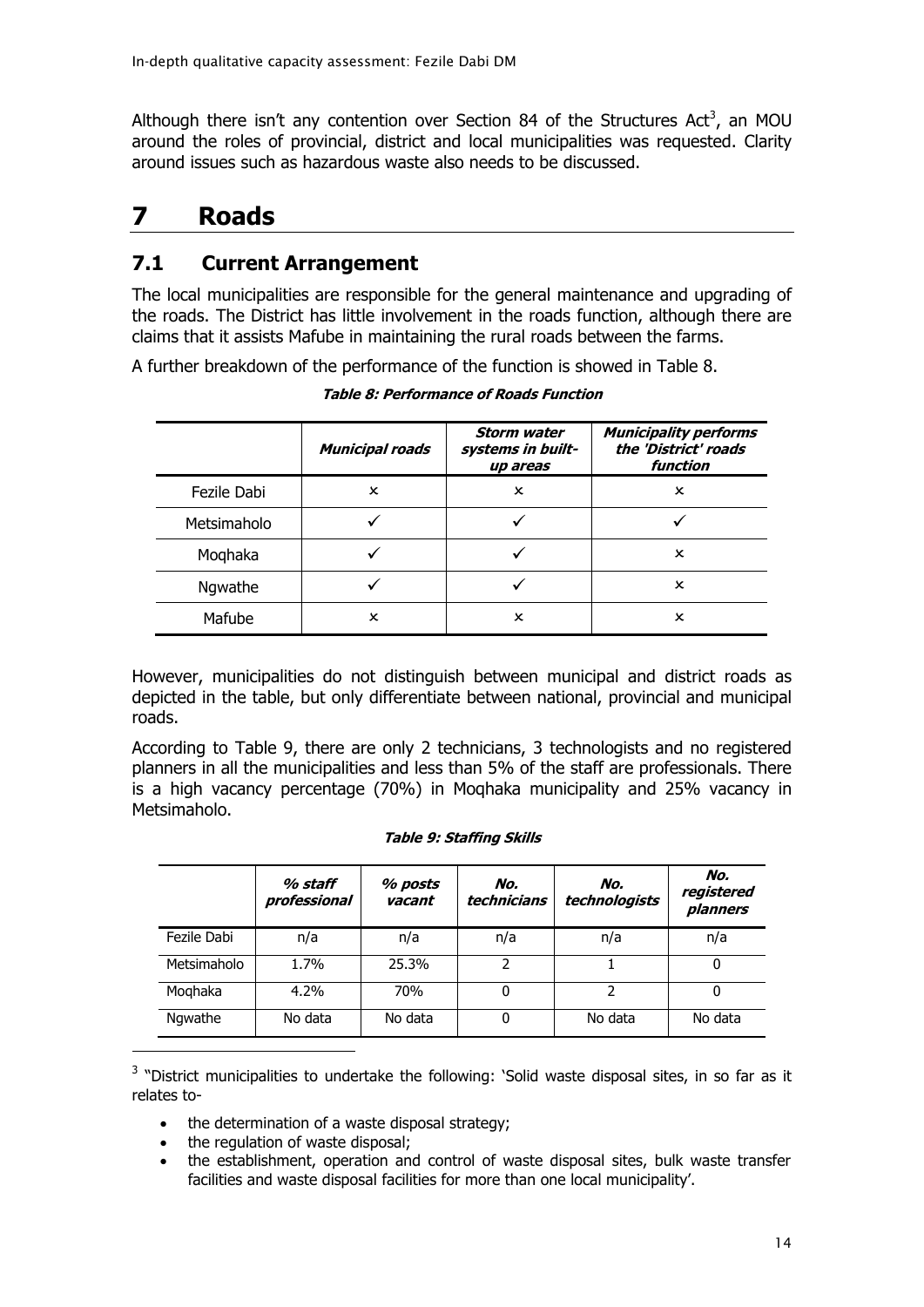| Mafube | . 17 | n/a | 512<br>. ۱٬ ၀ | 1 I I | ΠJ  |
|--------|------|-----|---------------|-------|-----|
|        | v    |     |               | u     | . . |

### <span id="page-17-0"></span>**7.2 Assessment of current arrangements**

#### **Performance Challenges**

#### Capacity issues

There is a major lack of resources: in Moqhaka, there are only four technicians and no operators. They do not have the appropriate software for designs and as a result, still have to design by hand. There is knowledge, but no resources or relevant systems in place. Risk analyses are done based on visual assistance only, and they do not have a proper roads maintenance plan.

#### Road worthiness

Although residents complain of potholes, the problems lie much deeper, as the roads have not been sealed for the past 15 years and in order to fix the roads properly, a budget of around R70-R80 million/annum (per municipality) is in order. The lack of refurbishment is a major concern.

The performance indicators show that all the municipalities monitor the condition of the roads. Ngwathe and Metsimaholo indicate that 50% and 69% of their roads are in good condition respectively, whereas in Moqhaka only 11% of the roads are in "good" condition.

|             | <b>Monitor Paved Roads</b><br>Condition | % roads in "good"<br>condition |
|-------------|-----------------------------------------|--------------------------------|
| Fezile Dabi | n/a                                     | n/a                            |
| Metsimaholo | yes                                     | 69%                            |
| Moghaka     | yes                                     | 11%                            |
| Ngwathe     | yes                                     | 50%                            |
| Mafube      | n/a                                     | n/a                            |

#### **Table 10: Performance Indicators**

#### Legal Issues

Claims have been lodged against the municipalities for damages due to potholes and other accidents. Legal claims are costing the local municipalities, when in many cases; the damages are due to the poor maintenance on provincial roads, and not municipal roads. Courts also indicate that municipalities need to ensure that there are adequate fences to keep stray animals off the roads (another cause of accidents). There are 1 500 head of cattle in Metsimaholo over whom there is no control. Theft of fences is a major issue and the municipalities believe that the agricultural department needs to come on board to assist the municipalities in their predicament.

#### **Underlying Causes**

#### Population Pressures

Fezile Dabi experiences high population growth with one official estimating this to be of the order of of around 25% per annum and this is becoming a socio-economic problem. The district is close to Gauteng and people are migrating from the City of JHB and Tshwane to towns such as Krugersdorp, Parys, Sasolburg and Heidelberg. In the rural areas, farming communities have reduced their staff numbers, another cause for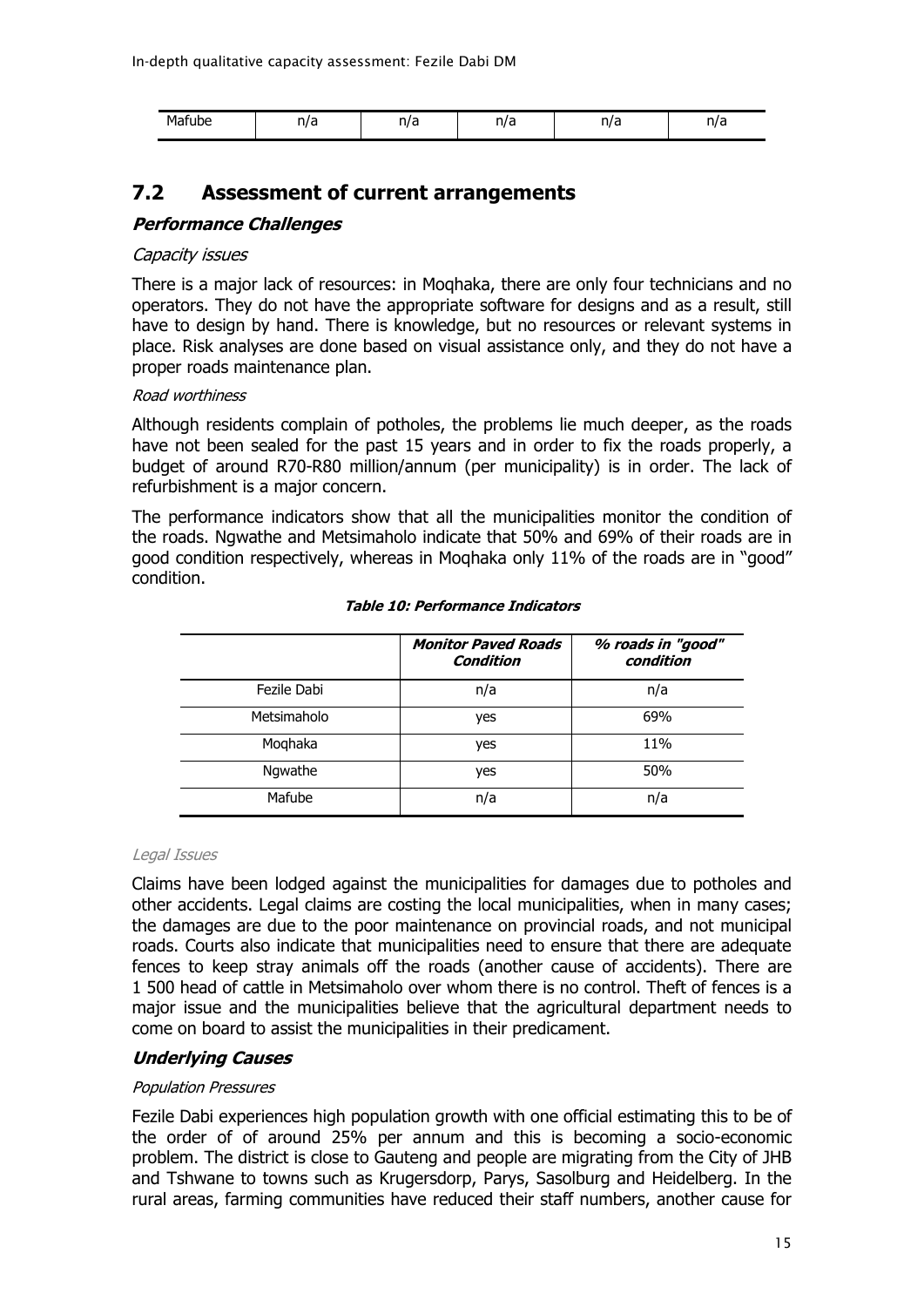people to flock to the larger cities. Sasolburg is increasingly switching from manpower to machinery and so jobs are not increasing at the same rate as the population influx.

This is putting pressure on all services and there is an estimated 6 000 households in the informal settlements who have no services. The budget allocation is not increasing at the same rate as the influx of people. The municipality is unable to increase rates and taxes and tariffs to the degree necessary and the number of indigents requiring free basic services is increasing also rapidly.

#### **Funding**

Moqhaka receives funding from MIG, through the submission of business plans, and from Human Settlements. The MIG funding is limited and can only be used for historically disadvantaged areas, while the funding from Human Settlements is to be used in townships. This leaves no money for the CBDs and business area and although they have a maintenance budget, it does not suffice.

The bulk of the operating budget is spent on Rand Water, Eskom and then salaries, after which there is nothing left for roads.

Metsimaholo uses its operating budget for the maintenance of roads and also gets some assistance from SASOL. The relationship with the farming community is problematic, because although they do not pay rates and taxes, the municipality still spends a significant amount of money fixing the farm roads.

## <span id="page-18-0"></span>**7.3 Assessment of alternative arrangements**

#### Provincial relationship

Since there are many provincial roads which cut across municipalities, the LMs urge the provincial department to come on board and engage with the local municipalities. Metsimaholo spent R2.7million repairing the provincial roads on behalf of the province, and yet they have still not been paid. Greater communication and engagement is needed to resolve the legal and the maintenance and repair issues.

#### Greater Transparency

The Province is often involved in the upgrading of roads; however the municipalities are not informed about their plans. The District also assists with EPWP projects, but these programmes often focus on the less urgent issues, such as upgrading pavements instead of the roads themselves. Communication, transparency and further engagement is needed in terms of planning and prioritising the needs of the communities. It is suggested that the DM can assist in coordinating these issues and ensuring greater transparency and alignment of goals.

#### Economic vs. Social needs

In order for the economy of the municipalities to grow, they need to be able to attract business and investment to the towns. The roads are the cornerstone of this and currently the access roads are in a state of disrepair. In addition to this, existing businesses and industries are dependent on vehicles bringing resources into the towns and thus the maintenance and refurbishment of the roads is needed to address these economic imperatives. Since the funding is channelled towards historically disadvantaged areas, the roads in the CBDs and business areas are flailing and this in turn is having serious economic impacts.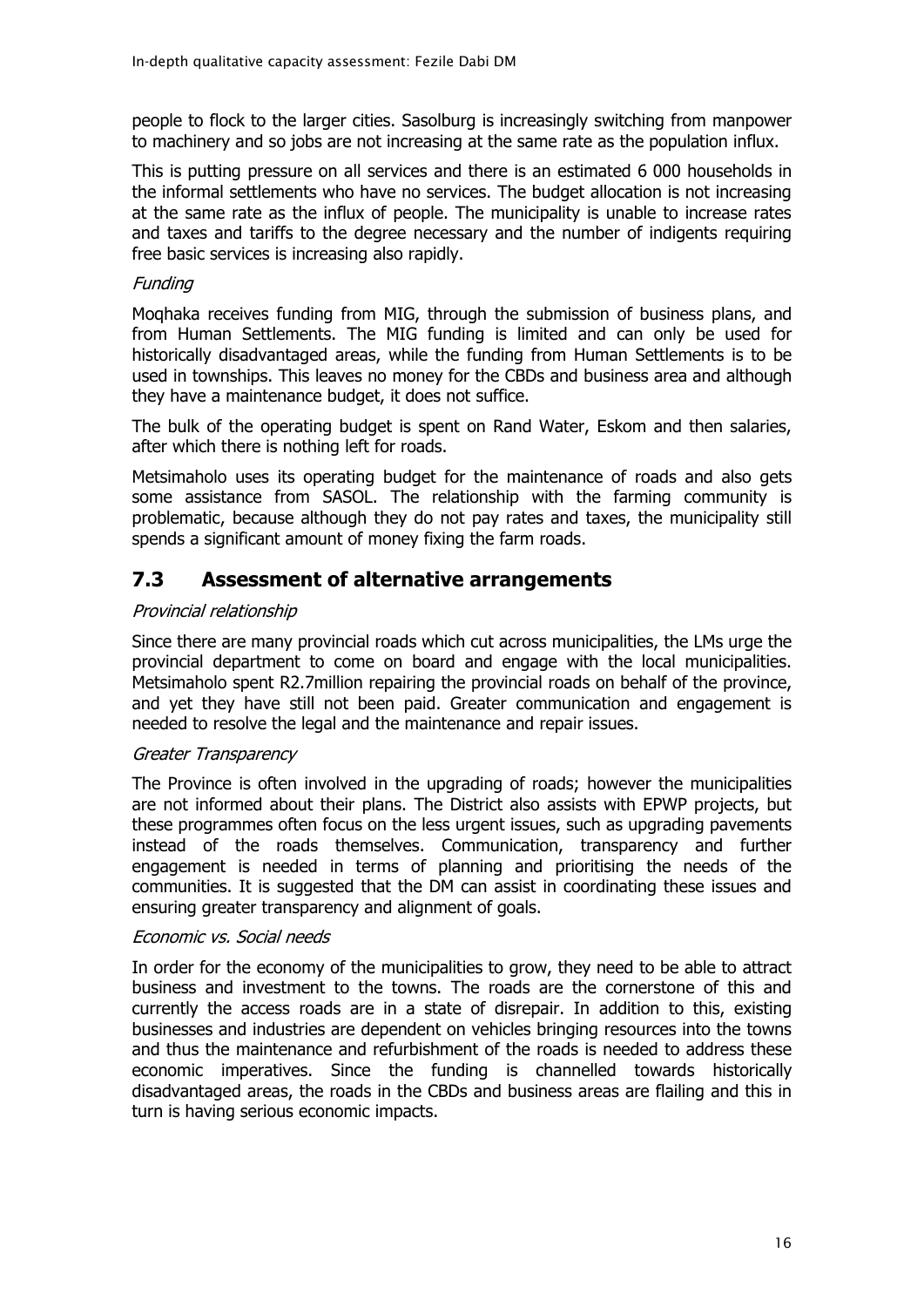## <span id="page-19-0"></span>**7.4 Conclusion and Recommendations on Roads**

#### **Going forward – addressing performance challenges**

The poor condition of roads is a significant problem and budgeted estimates to address the backlogs cannot be met through the existing funding structures. Legal issues are also costing the municipality. Greater interface and communication between the provincial departments and the municipalities could go a long way in addressing these concerns. An MOU could assist in clarifying the roles between municipalities and provinces, in addition to outlining the relationship between LMs and DMs, especially if the DM is to play a greater role<sup>4</sup>.

There is a trade-off between social infrastructure, which addresses historical imbalances and provides the basic services for indigent people, and economic infrastructure. The roads in the CBDs are needed to sustain the economy of the town and generally economic infrastructure is self funded or funded through loans. It is suggested that a designated fund for industrial and economic investment be established to address the poor state of the roads. A more systematic way and strategic thinking is needed to ensure that rehabilitation of these roads occurs.

## <span id="page-19-1"></span>**8 Disaster Management**

#### **Context and Capacity**

-

Disaster Management was raised as an additional area of concern since the function is a grey area and the municipalities do not know if it's a local or district responsibility. Currently, the LMs use their own resources to assist the people, as they are closest to the communities and when the people cannot afford to deal with damage related to disasters, they turn to the local municipality to help them.

There is also uncertainty around the interpretation of what a disaster entails and there is uncertainty as to whether the local municipalities are mandated to deal with the issues. The Act also leaves room for interpretation and therefore clarity is needed.

The procedures around declaring an area a disaster area are also unclear. The DM mentioned that monitoring first takes place and only after a report is issued, presenting adequate evidence, is the area gazetted a disaster area. The funding that is available to the LMs is also unclear. The latest flood is a thorny issue, as the LMs invested their resources to assist the people, and yet they still have not received any disaster management funding.

Fezile Dabi indicated that although it previously was a DM function, it will soon become a LM function and therefore LMs will need disaster focal points and will need to budget for and employ relevant personnel.

#### **Going forward – addressing performance challenges**

The DM is currently developing by-laws and is visiting the municipalities to consult and amend any issues. It is hoped that in this process, the understanding around what warrants a disaster, the roles that the LMs have, and the processing relating to funding, will be clarified.

 $4$  A district municipality has the following functions and powers:

<sup>&</sup>quot;Municipal roads which form an integral part of a road transport system for the area of the district municipality as a whole."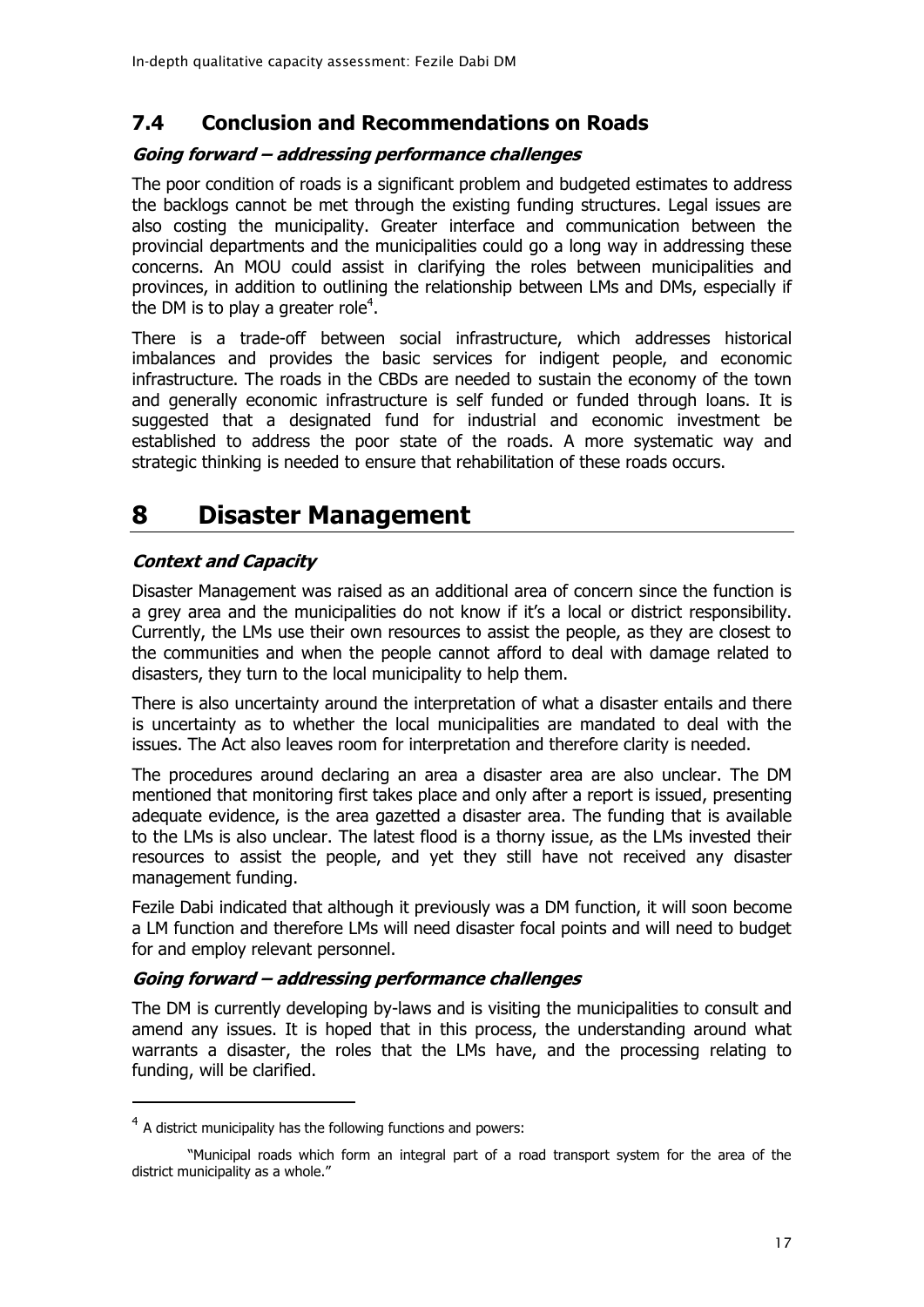## <span id="page-20-0"></span>**9 Conclusion and Recommendations**

The in-depth qualitative capacity assessments enabled a deeper conversation around the current institutional arrangements. Discussions went further than merely stating the performance challenges and delved into the underlying causes and reasons and the level of performance. Debate around how to address the performance challenges extended beyond merely an MEC adjustment.

The fact that an MEC adjustment relies on more than an assessment of capacity also emerged from the assessment. The principles of subsidiarity and grass-level interaction play a significant role in the fire-fighting and solid waste functions. It emerged that the ability to raise revenue and the issue of function following funding is critical to the performance of the function.

It transpired the current institutional arrangements were not the cause for the performance challenges and an adjustment to them would more often than not, hinder the performance even more. Population growth emerged as an underlying issue that is affecting the service delivery across all three functions. Funding and a lack of staff and old equipment are other major capacity problems.

The main points that surfaced during the assessments are summarised below.

## <span id="page-20-1"></span>**9.1 Fire**

A shortage of staff and equipment and the technical challenge of distance are hindering the municipalities' ability to perform the function. Nevertheless, the municipalities believe that the grass roots level of participation is necessary since it imperative for the function to be close to the communities and close to the 'hot spots.' The local municipalities welcome the involvement of the District Municipality in coordinating key strategic fire units, which will address the technical challenges of distance.

The DM has intervened in Mafube LM to assist them with the fire services and they are currently performing the function on their behalf. Further debate needs to take place on whether this intervention remains in place while the municipality capacitates itself, or whether an MEC adjustment is warranted.

## <span id="page-20-2"></span>**9.2 Solid Waste**

The state of the municipalities' landfill sites is of major concern. Unauthorized access is common because the sites are not regulated or fenced, and are dangerous for people to use. The landfill sites are nearing capacity and due to the location of the municipalities, suitable land is difficult to acquire.

It is for these reasons that the DM needs to look towards the establishment of Regional Landfill site, through which it can address these issues. Whether or not the DM takes the lead, the local municipalities still need to engage with one another to identify suitable land.

The municipalities agree that the principle of subsidiarity applies to the solid waste function and that the performance of the function depends on being close to the communities and also on the ability to collect tariffs.

The DM has a role to play in assisting local municipalities develop IWMPs.